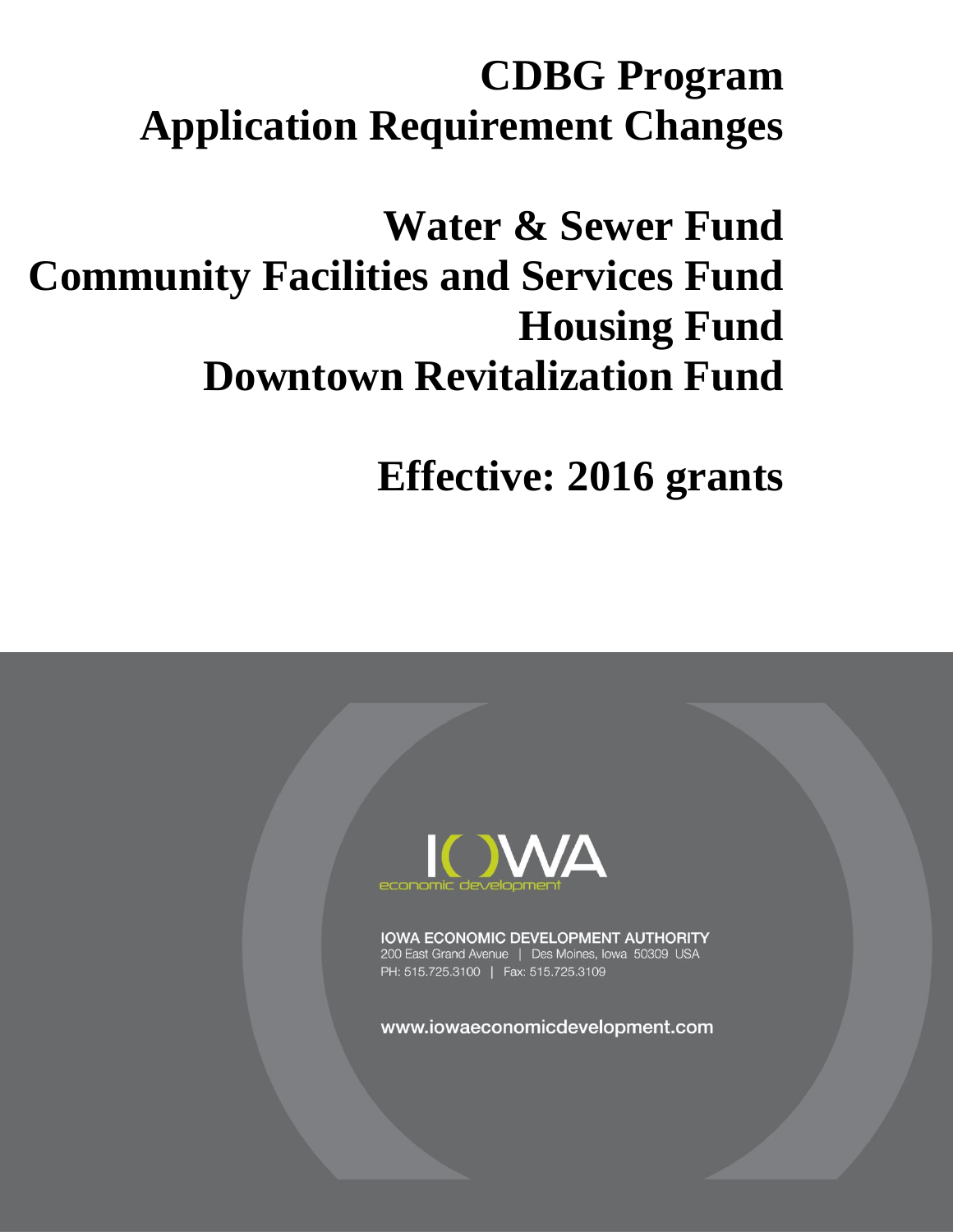In order to comply with stringent timeliness standards now required by HUD, IEDA is changing the application requirements. These changes will be implemented gradually over a three year period. For the 2015 and 2016 grants, all changes will be voluntary. For the 2017 grants, some of the changes will become requirements.

Starting with the 2015 grant cycle, if the application is incomplete it will not be reviewed. Due to the overwhelming need and diminishing federal funds it is unfair to allow some applicants time to fix problems or submit paperwork late. Examples of such issues would include inadequate public hearing minutes, missing proof of publication, outdated community development  $\&$  housing needs assessment, etc.

# **2016 grants: Applications due January 2016**

### **Water and Sewer - more competitive applications will have:**

- Environmental review complete
- Final engineering complete or at least underway (if project is awarded no CDBG funds can be repaid for this activity. All CDBG funds would be for construction only)
- Sewer: If the project needs DNR permit: *Approved* facility plan (not just submitted)
- Water: If the project needs DNR permit: *Approved* Preliminary Engineering Plan (not just submitted)
- If DNR SRF is the local match the project must be on the *approved by EPC IUP* (not just submitted)
- $\bullet$  If USDA-RD is the local match an USDA letter of conditions will be submitted

### **Community Facilities and Services - more competitive applications will have:**

- Environmental review complete
- Site Control: demonstrated by either:
	- o An option on the parcel secured with money (if necessary) or
	- o Ownership as long as it is purchased prior to the application submittal date
- Final architectural plans completed or at least underway (if project is awarded no CDBG funds can be repaid for this activity. All CDBG funds would be for construction only)

## **Storm water – Community Facilities and Services Fund - more competitive applications will have:**

- Environmental review complete
- Final engineering complete or at least underway (if project is awarded no CDBG funds can be repaid for this activity. All CDBG funds would be for construction only)
- Working with DNR or IDALS on a sustainability storm water project

## **Downtown Revitalization - more competitive applications will have:**

- Environmental review complete
- Signed agreement with each business with money down in an escrow account (\$1,000 \$5,000)
- Architect procured must have experience with secretary of the interior standards
- Cost estimates completed by architect
- Minimum buildings 10

## **Housing - more competitive applications will have**:

- Environmental review complete
- Housing rehab applications approved: LMI benefit calculated (must be re-checked once final completion of CDBG assisted work is completed)
- Administration plan submitted
- Administrator procured (if necessary)